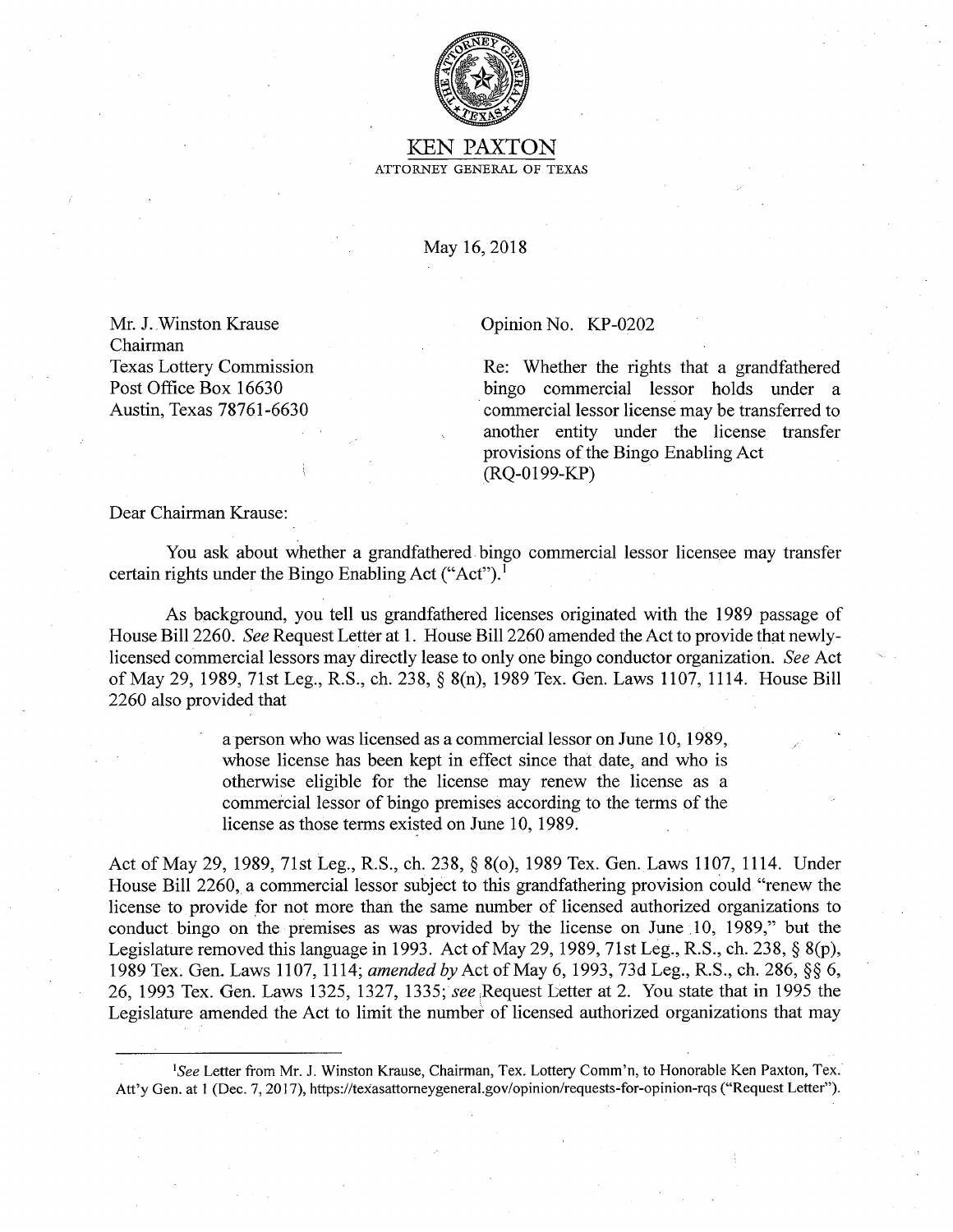conduct bingo at any bingo premises to seven. Request Letter at 2; *see* Act of May 29, 1995, 74th Leg., R.S., ch. 1057, § 7, 1995 Tex. Gen. Laws 5222, 5225; *see also* TEX. 0cc. CODE § 2001.402(c). You explain that as a result "a Grandfathered Lessor ... may lease directly to (and collect up to \$600 rent per bingo occasion from) up to seven licensed bingo conductor organizations, in contrast to a non-grandfathered commercial lessor licensee who may lease directly only to one such organization." Request Letter at 2 (footnotes omitted). You also inform us that historically the Lottery Commission ("Commission"), through its Charitable Bingo Operations Division, $<sup>2</sup>$  considered the grandfathered right to lease directly to seven organizations</sup> transferrable to a new licensee. *Id*. With this context, you ask five questions about the transfer of a grandfathered commercial lessor license. *See id.* at 3. '

Your first three questions inquire whether "the grandfathered rights (including the right to lease directly to up to seven licensed bingo conductor organizations) transfer" in three instances: (1) to an unaffiliated third-party licensee; (2) in the instance of an individual licensee, to a legal entity wholly owned by the individual; (3) in the instance of a licensee that is a legal entity whollyowned by an individual, to a different legal entity wholly-owned by the same individual. *See id.*  Because a fundamental issue in each of these questions is the transferability of the grandfathered license's rights, we address them together.

The primary goal in construing statutes "is to ascertain and give effect to the Legislature's intent" as expressed by the statute's language. *See Cadena Comercial USA Corp. v. Tex. Alcoholic Beverage Comm'n,* 518 S.W.3d 318, 325-26 (Tex. 2017) ( quotation marks omitted). "Where text is clear, [it] is determinative" of that intent. *Colorado Cty. v. Staff,* 510 S.W.3d 435, 444 (Tex. 2017) ( quotation marks omitted). The Texas Supreme Court recognizes that "the words the Legislature chooses should be the surest guide to legislative intent." *Ojo* v. *Farmers Group, Inc.,*  356 S.W.3d 421,436 (Tex. 2011) (quotation marks omitted).

Occupations Code section 2001.152, titled "Eligibility," provides, in relevant part, that:

(a) The commission may issue a commercial lessor license only to:

(2) a person who leases premises to a single licensed authorized organization that subleases or will sublease the premises to one or more other licensed authorized organizations for the conduct of bingo; or

(3) a person who leases premises for the total control and exclusive use of only one licensed authorized organization as that organization's primary business office.

<sup>2</sup> *See* TEX. 0cc. CODE § 2001.051 ("The commission shall execute its authority through a bingo division established by the commission to administer [chapter 2001].").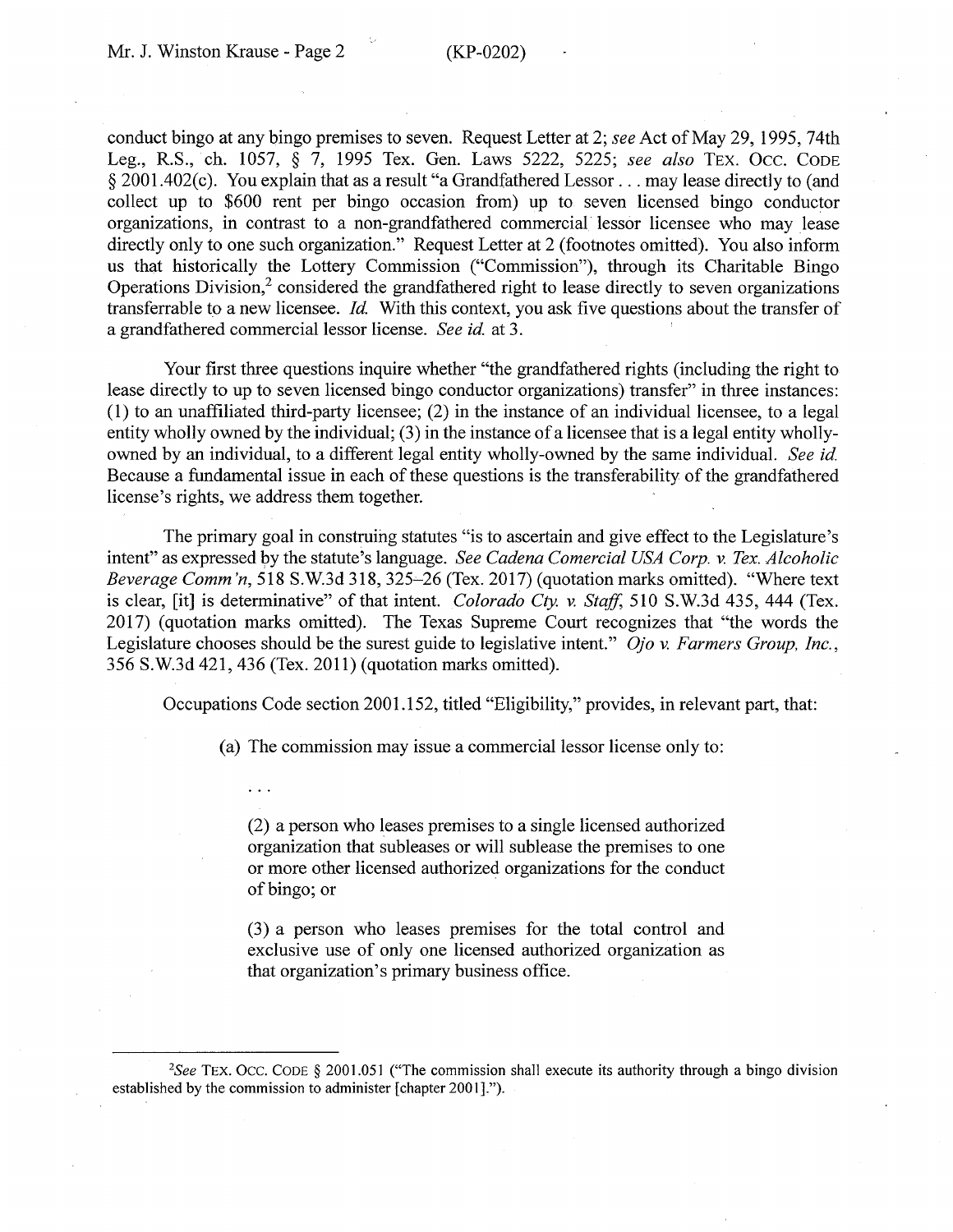(b) Notwithstanding Subsection (a), a person who was a licensed commercial lessor on June 10, 1989, whose license has been in effect continuously since that date, and who is otherwise eligible for the license may renew the license.

TEX. OCC. CODE § 2001.152.<sup>3</sup> By its plain terms, subsection 2001.152(b) permits a licensed commercial lessor to renew the license if certain requisites are met. The "[n]otwithstanding [s]ubsection (a)" language exempts the licensed commercial lessor from the requirements of subsection 2001.152(a), including subsections (a)(2) and (a)(3). *See id.* No language in section 2001.152 applies to the transfer of a license. To the extent this provision is a grandfathering provision, it affects only a commercial lessor license holder's ability to renew the license.

Section 2001.160 authorizes the transfer of a commercial lessor license. *See id.*  § 2001.160. It provides that "[0]n approval by the commission, a licensed commercial lessor may transfer a commercial lessor license if the person to whom the license will be transferred otherwise meets the requirements of this subchapter." *Id.* § 2001.160(a). Unlike subsection 2001.152(b), which expressly exempts the commercial lessor license holder as of a specific date from the single lease requirement, subsection 2001.160(a) requires the transferee to meet all requirements of subchapter D. *Id.* One such requirement is the limit on a commercial lessor license holder to directly lease to only one licensed authorized organization. *See id.* § 2001.152(a)(2), (3). Thus, a person to whom a commercial lessor license is transferred may lease to only one licensed authorized organization, even if the license transferred was renewed under subsection 2001.152(b). Accordingly, the Act's current language allowing the transfer of a commercial lessor license does not include the right to lease to more than one licensed authorized organization.

The Legislature's 2011 changes to subsection 2001.160 bolster this conclusion. Prior to 2011, subsection 2001.160 required the transferee to "meet[] the requirements of *this section."* Act of May 10, 1999, 76th Leg., R.S., ch. 388, § 1, 1999 Tex. Gen. Laws 1431, 2333 (emphasis added). In 2011, the Legislature amended subsection 2001.160(a) to require the transferee to "meet<sup>[]</sup> the requirements of *this subchapter."* Act of May 25, 2011, 82d Leg., R.S., ch. 1023, § 2, 2011 Tex. Gen. Laws 2601, 2601 (emphasis added). With this change, the Legislature evidenced its intent to subject the license transferee to all requirements governing a commercial lessor license, including the lease limitations in subsection 2001.152(a). For these reasons, a court would likely conclude, irrespective of the type of entity receiving the transfer, that a transfer of a commercial lessor license does not transfer the grandfathered right to lease to more than one licensed authorized organization.

In your fourth question, you ask about the effect on past license transfers approved by the Commission if the grandfathered rights under a commercial lessor license cannot be transferred with the license. *See* Request Letter at 3. You provide no information about the Commission's procedure for approving a license transfer. Thus, as this office did in Attorney General Opinion GA-0505, we assume that the approval of a transfer that purports to include grandfathered rights

<sup>&</sup>lt;sup>3</sup>An "authorized commercial lessor" is "a person eligible for a commercial license to lease bingo premises under Subchapter D." TEX. OCC. CODE § 2001.002(1). A "licensed authorized organization" means "an authorized organization that holds a license to conduct bingo." *Id.* § 2001.002(14). A "licensed commercial lessor" is "a person licensed to lease premises and act as a commercial lessor." *Id.* § 2001.002(15). A "person" includes "an individual, partnership, corporation, or other group." *Id.* § 2001.002(20).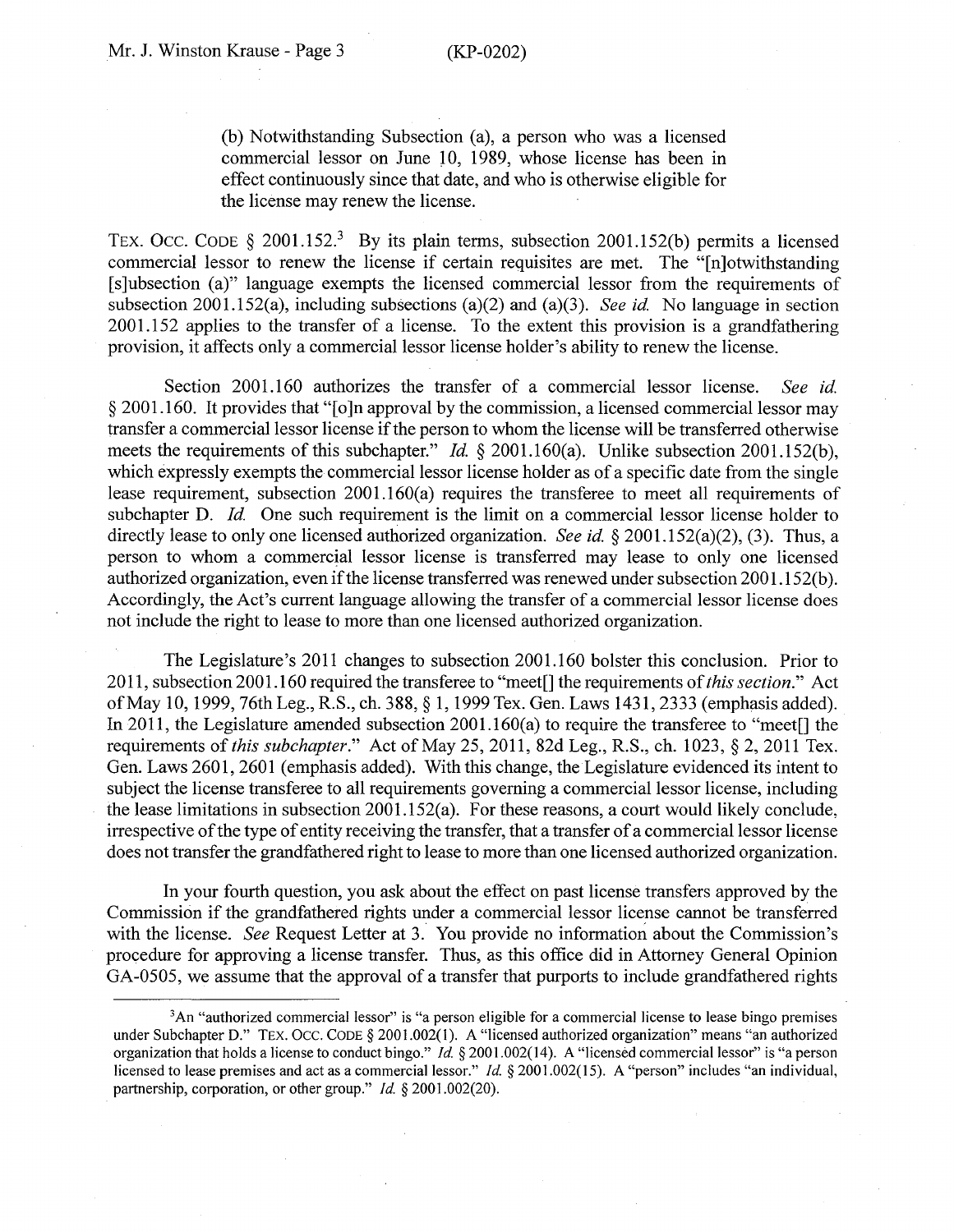"is embodied in a Commission order." Tex. Att'y Gen. Op. No. GA-0505 (2007) at 5-6. Likewise, absent more information, we consider only the broad principles relevant to this question.

Chapter 2001 of the Occupations Code provides only limited authority to the Commission to reexamine a license after issuance. *See id.* at 6. Because the Commission is expressly authorized to suspend, amend, or revoke a license, and because no provision in chapter 2001 gives the Commission general authority to reopen a final order granting a license transfer, the Commission does not have such authority. *Id.* ( citing *Denton Cty. Elec. Coop. v. Pub. Util. Comm 'n of Tex.,*  818 S.W.2d 490, 492 (Tex. App.—Texarkana 1991, writ denied) (holding that when a statute authorizes an agency to amend or revoke a certificate and prescribes the method for doing so, other powers to reexamine prior orders may not be implied)). Moreover, "an agency's reinterpretation of a statute ... is not the kind of changed circumstances that warrants reopening an administratively final order." *Id.; see Young Trucking, Inc. v. R.R. Comm'n of Tex.,* 781 S.W.2d 719, 721 (Tex. App.—Austin 1989, no writ) ("An agency can reconsider a final order only if provided for by statute or on a showing of changed circumstances."). Further, a collateral attack may void an agency order only if the agency exceeded its authority or the order was procured by extrinsic fraud. *See Chocolate Bayou Water Co. & Sand Supply v. Tex. Nat. Res. Conservation Comm 'n,* 124 S.W.3d 844, 853 (Tex. App.-Austin 2003, pet. denied); *Lesikar v. Rappeport,* 33 S.W.3d 282, 316 (Tex. App.-Texarkana 2000, pet. denied). Absent changed circumstances or a finding of extrinsic fraud or that the Commission abused its authority, a court would likely not disturb previous Commission orders.

As your fifth question, you ask whether the Commission may "change the ... historical practice to conform to the pertinent [Act] provisions without conducting an administrative rulemaking proceeding and adopting a rule describing the changed practice.<sup>74</sup> Request Letter at 3. Under the Administrative Procedure Act, a rule is a "state agency statement of general applicability that: (i) implements, interprets, or prescribes law or policy; or (ii) describes the procedure or practice requirements of a state agency." TEX. GOV'T CODE § 2001.003(6)(A). A rule does not include a "statement regarding only the internal management or organization of a state agency and not affecting private rights or procedures." *Id.* § 2001.003(6)(C); *see El Paso Hosp. Dist. v. Tex. Health & Human Servs. Comm 'n,* 247 S.W.3d 709, 715 (Tex. 2008) ("A presumption favors adopting rules of general applicability through the formal rule-making procedures the APA sets out."). A rule promulgated outside of the proper rule-making procedure is voidable. *See* TEX. Gov'T CODE§ 2001.035(a).

Within the definition of a rule, "general applicability" means "statements that affect the interest of the public at large such that they cannot be given the effect of law without public input." *El Paso Hosp. Dist.,* 247 S.W.3d at 714 (quoting *R.R. Comm 'n of Tex. v. WBD Oil & Gas Co.,* 104 S.W.3d 69, 79 (Tex. 2003)). Texas courts acknowledge the "elusive" distinction between a rule and an agency statement that concerns only internal management. *See Tex. State Bd. of Pharmacy v. Witcher,* 447 S.W.3d 520, 529 (Tex. App.-Austin 2014, pet. denied); *Slay v. Tex. Comm 'non Envtl. Quality,* 351 S.W.3d 532, 546 (Tex. App.—Austin 2011, pet denied). Nonetheless, the opinions offer some guiding principles. Agency statements that "have no legal effect on private persons" are not considered rules. *Brinkley v. Tex. Lottery Comm 'n,* 986 S.W.2d 764, 770 (Tex.

<sup>4</sup>"The commission may adopt rules to enforce and administer [chapter 2001]." *Id.§* 2001.054.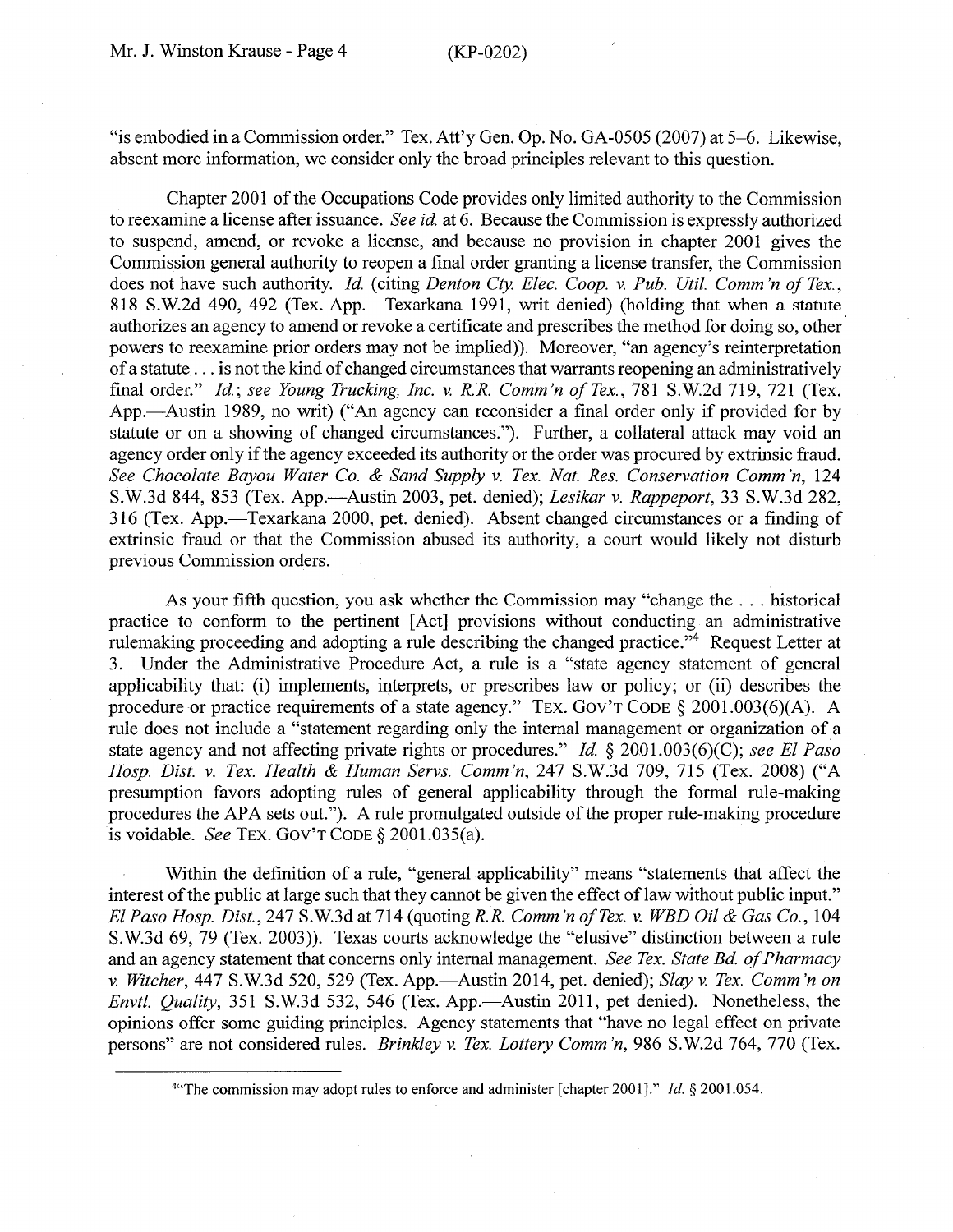App.—Austin 1999, no pet.); *cf. R.R. Comm'n of Tex.*, 104 S.W.3d at 79 (holding, in the adjudication context, that "statements made in determining individual's rights, even if the number of individuals is large and they can be described as falling within a defined class" are not statements of general applicability). Conversely stated, "agency pronouncements that advise third parties regarding applicable legal requirements ... may be 'interpretations' of law that constitute 'rules' under the [Administrative Procedure Act]." *Tex. Dep't of Transp. v. Sunset Transp., Inc.*, 357 S.W.3d 691, 703 (Tex. App.—Austin 2011, no pet.). Further, "[a]n agency statement interpreting law must bind the agency or otherwise represent its authoritative position in matters that impact personal rights." *Id.* Yet, a "mere restatement of a formally promulgated rule" is not a rule. *Id.* at 703-04.

The Commission's change in practice to no longer include grandfathered rights with a commercial lessor license transfer is, considering the above principles, more akin to a rule than not. It is an interpretation of law in that it construes the interplay between Occupations Code sections 2001.152 and 2001.162. Also, such a change is a statement of general applicability. It will affect private persons by impacting the ability of commercial lessor licensees to transfer their property. Moreover, the change is not a statement or pronouncement made in connection with just a single individual license transfer. Instead, the change operates to advise third parties, such as commercial lessor licensees as well as licensed authorized organizations, about legal requirements regarding future transfers of commercial lessor licenses. Based on these characteristics, and given the presumption in favor of a rule, a court could consider a change in the Commission's practice to be a "rule" for which the Administrative Procedure Act requires formal rule-making procedures. <sup>5</sup>

<sup>&</sup>lt;sup>5</sup>The Commission's formal adoption of a rule would not ensure judicial deference to the Commission's interpretation. *See* Tex. Att'y Gen. Op. No. KP-0115 (2016) at 5, 7 (recognizing that Texas courts may state that deference "to an agency's construction is appropriate only when the statutory language is ambiguous," but, in their analysis, would instead "[use the] canons of statutory construction to determine for themselves the unambiguous meaning of a statute").